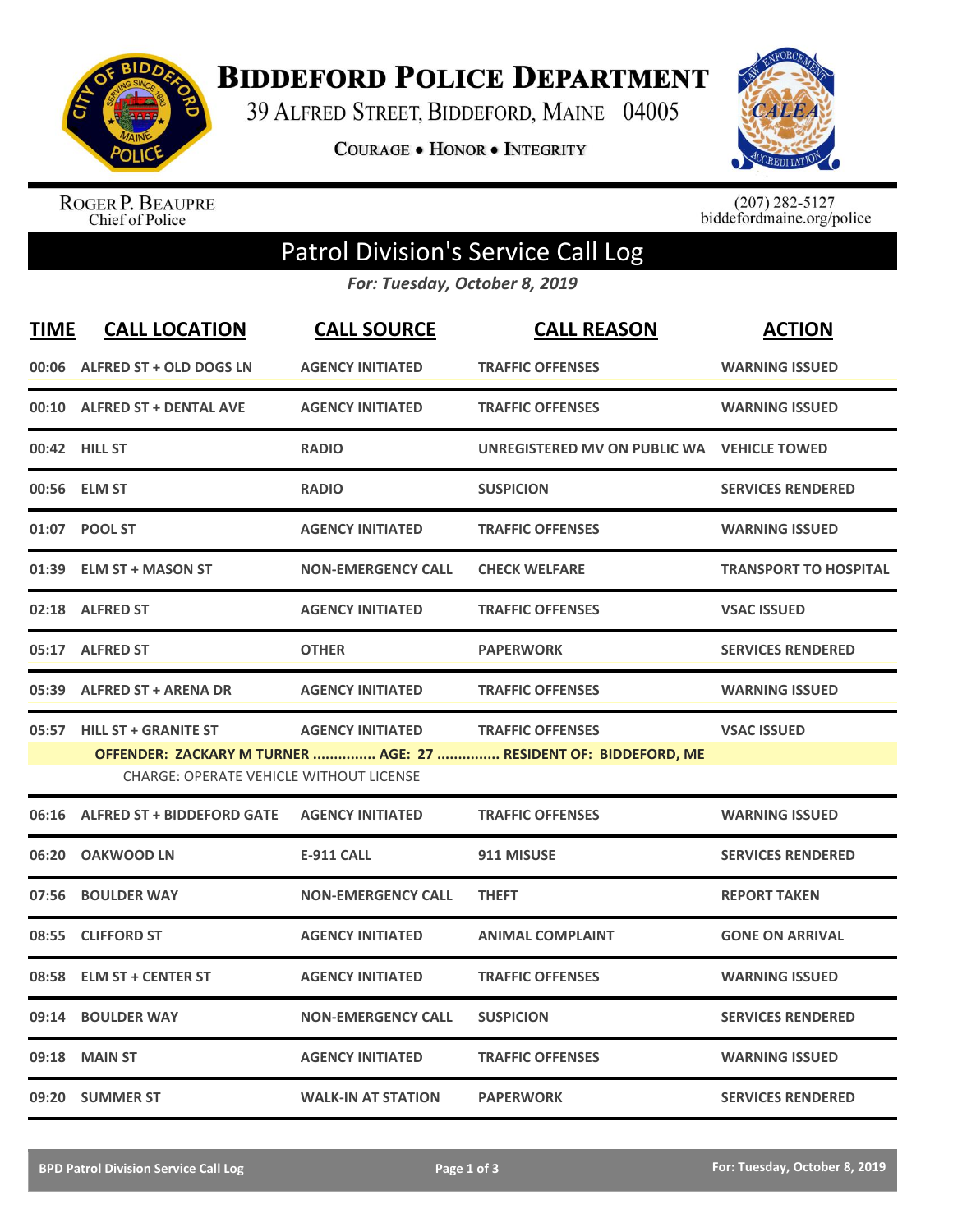| <b>TIME</b> | <b>CALL LOCATION</b>         | <b>CALL SOURCE</b>        | <b>CALL REASON</b>                                 | <b>ACTION</b>                |
|-------------|------------------------------|---------------------------|----------------------------------------------------|------------------------------|
|             | 09:46 WASHINGTON ST          | <b>AGENCY INITIATED</b>   | <b>SUSPICION</b>                                   | <b>SERVICES RENDERED</b>     |
|             | 09:55 MAIN ST                | <b>AGENCY INITIATED</b>   | <b>SUSPICION</b>                                   | <b>SERVICES RENDERED</b>     |
|             | 10:04 SOUTH ST               | <b>NON-EMERGENCY CALL</b> | <b>DISTURBANCE</b>                                 | <b>UNFOUNDED</b>             |
|             | 10:09 SOUTH ST               | <b>AGENCY INITIATED</b>   | <b>ANIMAL COMPLAINT</b>                            | <b>SERVICES RENDERED</b>     |
|             | 10:35 ALFRED ST              | <b>E-911 CALL</b>         | 911 MISUSE                                         | <b>NO ACTION REQUIRED</b>    |
|             | <b>10:40 MAIN ST</b>         | <b>NON-EMERGENCY CALL</b> | ATTEMPTED/THREATENED SUICIDE TRANSPORT TO HOSPITAL |                              |
|             | 10:43 WASHINGTON ST          | <b>NON-EMERGENCY CALL</b> | <b>PARKING COMPLAINT</b>                           | <b>SERVICES RENDERED</b>     |
|             | 11:04 WEST ST + GUINEA RD    | <b>E-911 CALL</b>         | <b>CALLER WAS LOST</b>                             | <b>SERVICES RENDERED</b>     |
|             | 11:31 ALFRED ST + DENTAL AVE | <b>AGENCY INITIATED</b>   | <b>TRAFFIC OFFENSES</b>                            | <b>VSAC ISSUED</b>           |
|             | 12:03 MAY ST                 | <b>NON-EMERGENCY CALL</b> | <b>SUSPICION</b>                                   | <b>SERVICES RENDERED</b>     |
|             | 12:17 ELM ST                 | <b>AGENCY INITIATED</b>   | <b>TRAFFIC OFFENSES</b>                            | <b>WARNING ISSUED</b>        |
|             | 12:21 PIKE ST + SCHOOL ST    | <b>NON-EMERGENCY CALL</b> | <b>ANIMAL COMPLAINT</b>                            | <b>GONE ON ARRIVAL</b>       |
|             | 12:22 SOUTH ST               | <b>NON-EMERGENCY CALL</b> | <b>ANIMAL COMPLAINT</b>                            | <b>SERVICES RENDERED</b>     |
|             | 12:24 ADAMS ST               | <b>NON-EMERGENCY CALL</b> | <b>PARKING COMPLAINT</b>                           | <b>VEHICLE TOWED</b>         |
|             | 12:41 GRAHAM ST              | <b>NON-EMERGENCY CALL</b> | <b>HARASSMENT</b>                                  | <b>SERVICES RENDERED</b>     |
|             | 12:52 OAK ST                 | <b>NON-EMERGENCY CALL</b> | <b>BURGLARY</b>                                    | <b>REPORT TAKEN</b>          |
|             | 14:03 MAY ST                 | <b>AGENCY INITIATED</b>   | <b>TRAFFIC OFFENSES</b>                            | <b>WARNING ISSUED</b>        |
|             | 14:30 GEORGE ST              | <b>AGENCY INITIATED</b>   | <b>PAPERWORK</b>                                   | <b>PAPERWORK SERVED</b>      |
|             | 14:38 INDIAN RIDGE DR        | <b>WALK-IN AT STATION</b> | <b>TRESPASSING</b>                                 | <b>NO VIOLATION</b>          |
|             | 14:43 JEFFERSON ST           | <b>NON-EMERGENCY CALL</b> | <b>SUSPICION</b>                                   | <b>REFERRED OTHER AGENCY</b> |
|             | 14:46 SOUTH ST               | <b>AGENCY INITIATED</b>   | <b>PRO-ACTIVE DV RESPONSE TEAM</b>                 | <b>NEGATIVE CONTACT</b>      |
|             | <b>14:47 PIKE ST</b>         | <b>AGENCY INITIATED</b>   | <b>PRO-ACTIVE DV RESPONSE TEAM</b>                 | <b>NEGATIVE CONTACT</b>      |
|             | 15:12 EMERY ST               | <b>NON-EMERGENCY CALL</b> | <b>CHECK WELFARE</b>                               | <b>NEGATIVE CONTACT</b>      |
|             | 15:12 ANDREWS RD             | <b>E-911 CALL</b>         | 911 MISUSE                                         | <b>NO ACTION REQUIRED</b>    |
|             | 15:43 ALFRED ST              | <b>NON-EMERGENCY CALL</b> | <b>SUSPICION</b>                                   | <b>SERVICES RENDERED</b>     |
|             | 15:51 ST MARYS ST            | <b>AGENCY INITIATED</b>   | <b>ASSIST PD AGENCY</b>                            | <b>REPORT TAKEN</b>          |